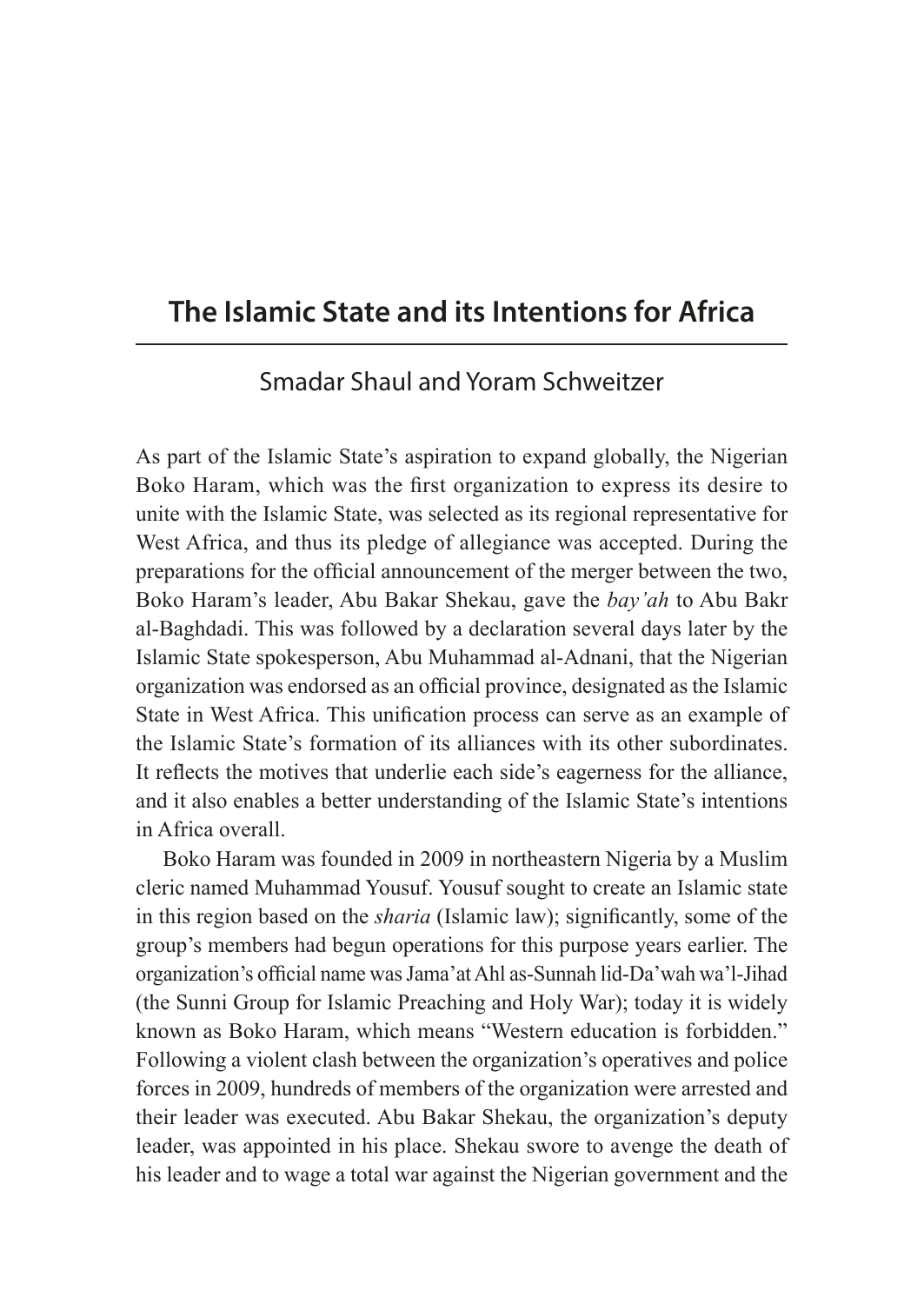state's institutions, and in 2010 the organization began to launch terrorist operations in Nigeria.<sup>1</sup>

After his nomination as the new leader, Shekau declared his support for al-Qaeda and Bin Laden, the renowned leader of the global jihad camp at the time.2 As part of his efforts to tighten his links with the global jihad organization, Shekau wrote some letters addressed to Bin Laden that were found after the latter's death in May 2011 at his home in Abbottabad, Pakistan.3 Boko Haram also maintained ties with al-Qaeda's other branches, al-Qaeda in the Islamic Maghreb and al-Shabaab in Somalia. These connections were reflected in the aid Boko Haram received from them in military training, manpower, and equipment.<sup>4</sup> For its part, the Nigerian organization sent its fighters to assist the branch of al-Qaeda in the Islamic Maghreb in the clashes in Mali in 2011.5

The influence of al-Qaeda on Boko Haram's operations was already apparent in 2011, when the Nigerian organization adopted the al-Qaeda inspired tactic of suicide bombings. Since its first use by Boko Haram in June 2011, it has become a common tactic in the organization's repertoire. Boko Haram has launched nearly 200 suicide bombings in the last four and a half years, mostly in Nigeria, with some in Cameroon, Chad, and Niger.<sup>6</sup> The first suicide attacks on the police station and the UN building in the Nigerian capital of Abuja carried out by Boko Haram were assisted with guidance by al-Qaeda in the Islamic Maghreb, which may have supplied Boko Haram with the explosives for the attacks.<sup>7</sup> The Nigerian organization seems also to have received training from al-Qaeda's branches in its propaganda and communications activities. This influence can be seen in the rhetoric used by Shekau and his threats toward Western countries, with an emphasis on the United States, and against Israel.<sup>8</sup>

Despite Boko Haram's ties with al-Qaeda branches, the organization was not officially accepted as part of the al-Qaeda network of alliances. Presumably Boko Haram's conduct did not fit the strategy of Bin Laden, or that of his successor, Ayman al-Zawahiri, particularly because of the Nigerian organization's *takfiri* policy (declaring Muslims to be heretics, which sanctions killing them). Al-Qaeda leaders also objected to Boko Haram's indiscriminate attacks against innocent Muslims, fearing a loss of support from Muslims around the world. In addition, the undisguised ambition of Boko Haram's leader to declare the establishment of an Islamic emirate in northeastern Nigeria opposed Bin Laden's position, which argued that the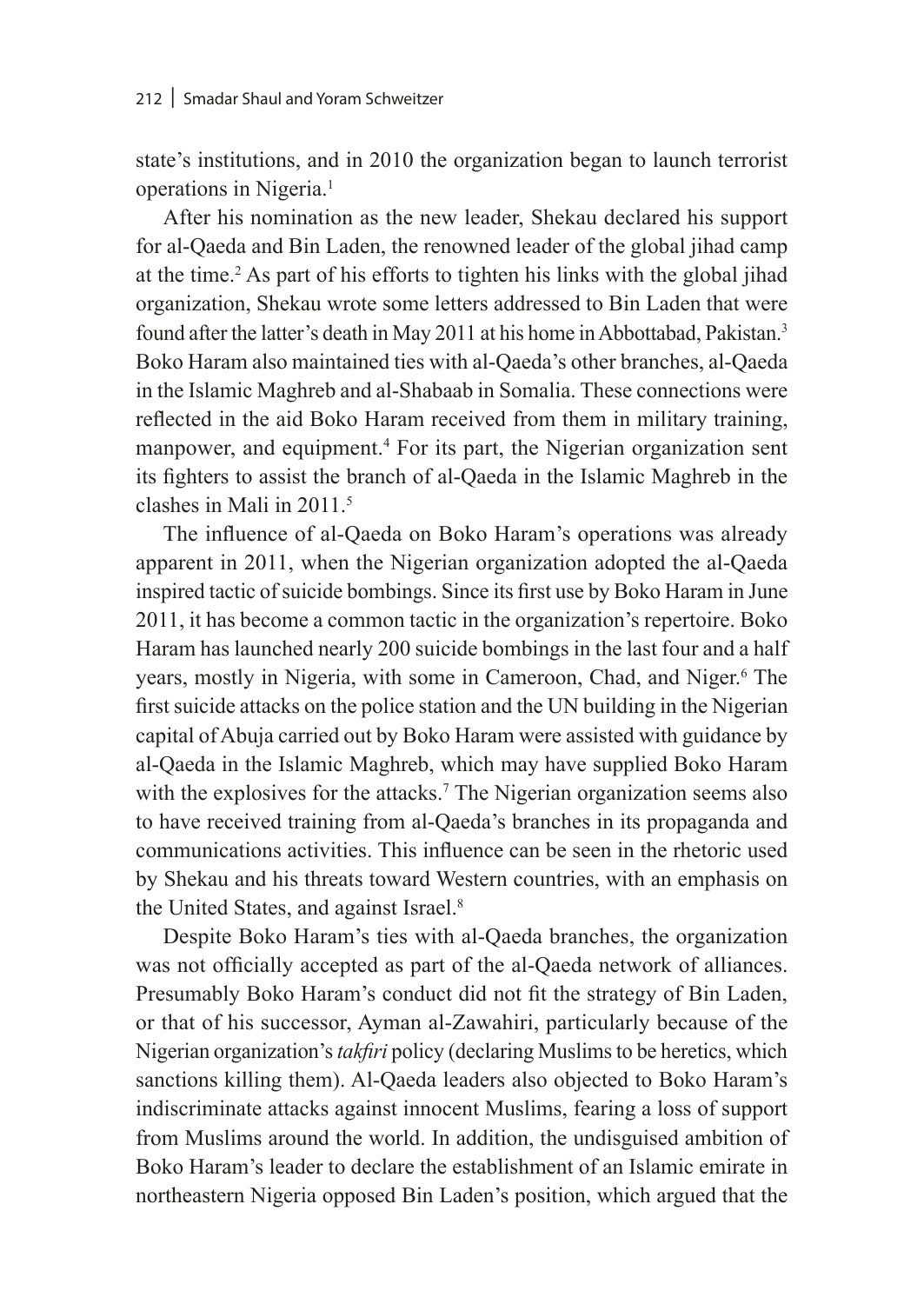timing was not appropriate for such a move.<sup>9</sup> However, due to the relations between Boko Haram and al-Qaeda's branches and to the absence of any alternatives, the Nigerian organization continued to support al-Qaeda. This situation changed with the appearance of ISIS, which later became the Islamic State, and especially after the announcement on June 29, 2014 of the newly established caliphate, with Abu Bakr al-Baghdadi as caliph.

The first sign of Boko Haram's weakening support for al-Qaeda and its intention to unite with the Islamic State and be part of its caliphate came shortly after this announcement. In July 2014, Boko Haram's leader expressed his support for the Islamic caliphate and al-Baghdadi, whom he called the "leader of all Muslims everywhere." At this stage, Shekau did not officially abandon the al-Qaeda camp, and still expressed his support of al-Zawahiri and the leader of the Taliban, Mullah Omar.10 Addressing al-Baghdadi as the "leader of all Muslims," however, reflected Boko Haram's support for the establishment of the caliphate by the Islamic State, and its inclination to accept al-Baghdadi as the new leader of the global jihad. Another expression of Boko Haram's support for the idea of the caliphate was indicated by Shekau's announcement in August 2014 of the establishment of an Islamic emirate in northeastern Nigeria over an area of 50,000 square kilometers.<sup>11</sup> This declaration reflected Shekau's own intention to be recognized as an emir of the Islamic state in Nigeria, and highlighted Boko Haram's strength, as it would be portrayed as the preferred representative of the Islamic State in West Africa. The Nigerian organization appeared to be at the peak of its power in late 2014, and a declaration that an Islamic emirate was established in a large territory constituted a significant projection of power and enabled Shekau to display his qualifications as emir – not only in theory, but also in practice. The Islamic State's response was swift: in September 2014, *Dabiq*, the Islamic State's English-language propaganda magazine, published its conditions for accepting loyalty from various organizations, and mentioned Boko Haram as a potential candidate to fulfill that position.<sup>12</sup>

The effect of Boko Haram's warming ties with the Islamic State became apparent in October 2014, and was expressed in changes in the Nigerian organization's media activity, manifested in video clips distributed by Boko Haram over the internet. The video clips were inspired by Islamic State videos: from the display of the black flag, which serves as the symbol identified with the Islamic State, to the high quality videos that were screened. These indicators supported the assessment that the Islamic State was assisting the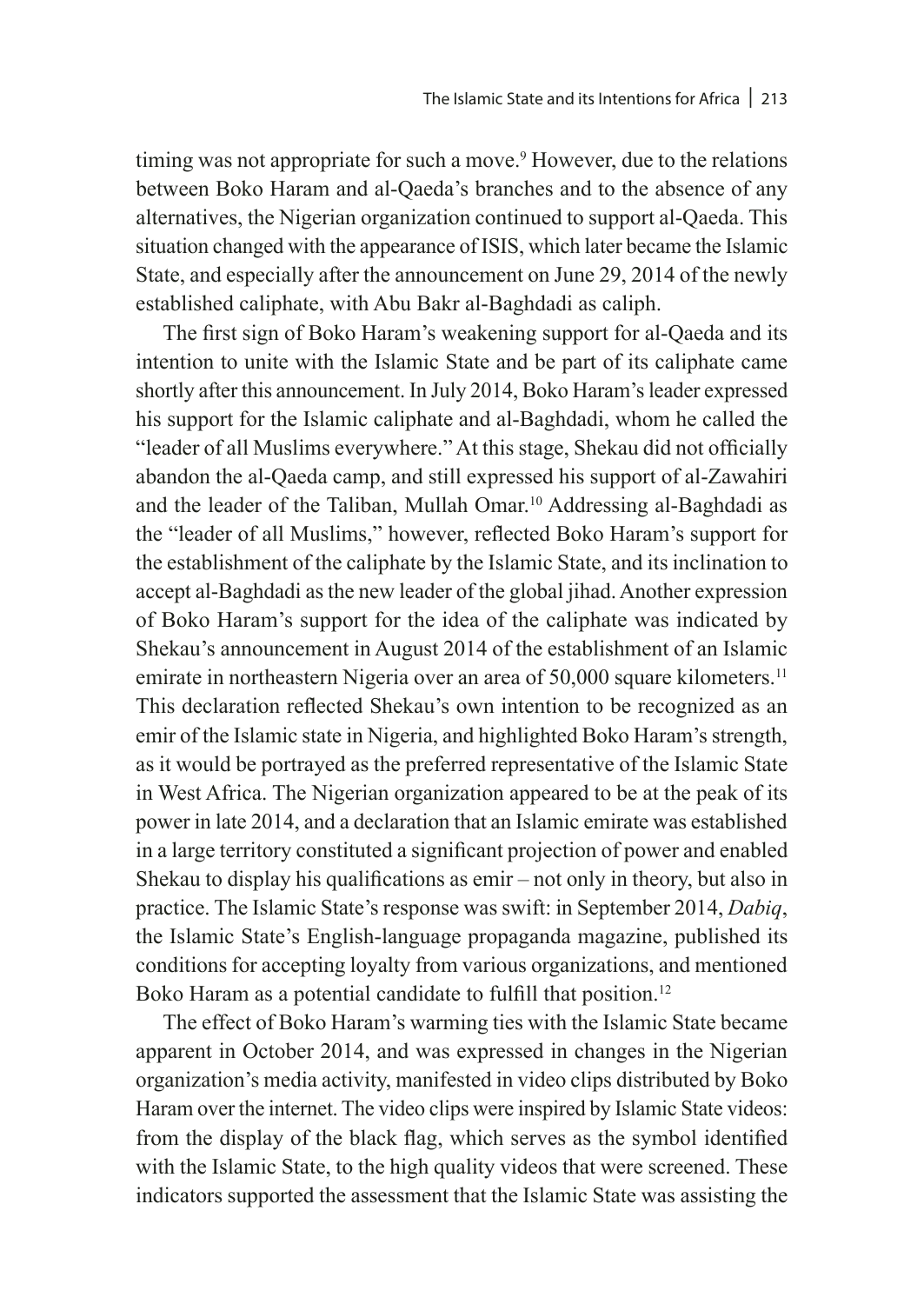Nigerian organization in improving its communication capabilities.13 The Islamic State also assisted the Nigerian organization in establishing its own professional media division. As part of this effort, an Islamic State social media specialist was assigned to assist Boko Haram. In January 2015 this operative created a Twitter account for the Nigerian organization and began distributing Boko Haram's messages, some of which were also distributed through the personal accounts of Islamic State operatives and on the official Islamic State media channels. This enabled the Islamic State to monitor the messages sent in the name of Boko Haram and ensure they were acceptable to the Islamic State policy. A month later, Boko Haram was entrusted with managing the Twitter account, which became the official voice for the Islamic State in West Africa.14

When the conditions were ripe for a union between the two, the Islamic State sent a team to Nigeria in February 2015 to negotiate the terms of Boko Haram's declaration of loyalty.<sup>15</sup> When the negotiations were concluded on March 7, 2015, the Nigerian organization swore allegiance to the caliphate and its leader, Caliph Abu Bakr al-Baghdadi.16 On March 12 the Islamic State made an announcement accepting this declaration of loyalty.17 As part of the completion of the union between Boko Haram and the Islamic State, the latter published a video clip in late April 2015 announcing that the name of the Nigerian organization had been changed to Islamic State's West Africa Province (ISWAP), and that it had been integrated into the emerging Islamic caliphate.<sup>18</sup>

The union between Boko Haram and the Islamic State took place at a time when the Nigerian organization was under attack by a multinational military offensive headed by Nigeria and a coalition of countries in the region. This resulted in Boko Haram losing most of the territory it had controlled, and putting it at risk of defeat.19 Following the union with the Islamic State, Boko Haram's capabilities improved. These improvements were reflected in a broader scope of activity and in the effectiveness and geographic deployment of its attacks. These changes positioned the Nigerian organization as a regional threat that had to be destroyed and demanded a comprehensive effort on the part of all the countries in the region. These countries formed a multinational force led by new Nigerian President Muhammadu Buhari, a Muslim who was elected in late March 2015, when he defeated incumbent President Goodluck Jonathan, a Christian who had ruled Nigeria since 2010.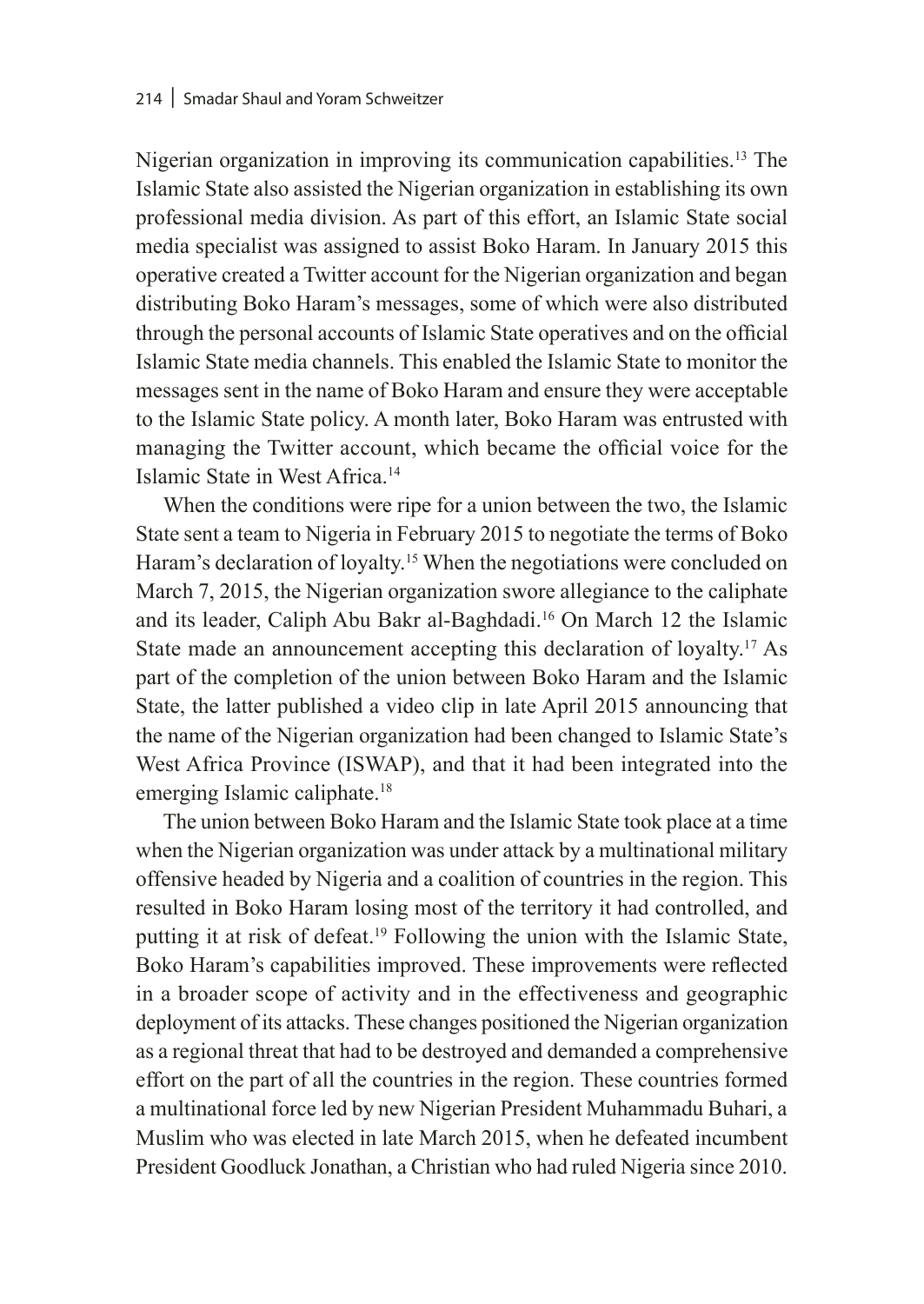For the Islamic State, accepting Boko Haram into its system of alliances gave the Islamic State its first substantial foothold in West Africa that enabled its ultimate goal to expand the caliphate globally. In addition, the union with the Nigerian organization provides the Islamic State with territorial contiguity with its northern districts in Africa, including Libya and Algeria, while extending its influence to additional African countries. The implementation of this can already be seen in Boko Haram's suicide bombings outside Nigeria, which began only in 2015.20

As part of its expansion in Africa, the Islamic State it is also trying to extend the caliphate to East Africa, hoping to do this by recruiting the Somali organization al-Shabaab,<sup>21</sup> even though the Somali organization has become allied to al-Qaeda since February 2012.<sup>22</sup> Al-Shabaab, known for its internal disputes that led to assassinations within the organization in the past – that may also have contributed to the assassination of its leader Ahmed Abdi Godane, in September  $2014^{23}$  – is now embroiled in an internal dispute over whether to maintain its loyalty to al-Qaeda or to switch its allegiance to the Islamic State. Al-Shabaab's current leadership is making efforts to silence the voices calling on it to shift its alliance from al-Qaeda to the Islamic State in order to avoid a split. However, a union with the Islamic State, which has gained a worldwide reputation as victorious, identifies with the caliphate vision, and enjoys a wide range of resources and materials, is very tempting for the Somali organization, or at least for some of its members. For the Islamic State, this union, if successful – beyond the territorial advantage – could constitute a significant triumph in its struggle with al-Qaeda for leadership of the global jihad, a struggle that is also underway in Africa. The dissolution of the alliance between the Somali al-Shabaab and al-Qaeda is also likely to undermine al-Qaeda's alliances with its other branches, including al-Qaeda in the Islamic Maghreb and al-Qaeda in the Arabian Peninsula, both of which are closely linked to the Somali organization.

In conclusion, at the present time Boko Haram is the central player in the Islamic State's strategy in West Africa. Nonetheless, the Islamic State is striving to expand its influence in East Africa and attract additional organizations, such as al-Shabaab in Somalia, in order to convince them to shift their loyalty to the Islamic State camp. Salafi organizations in North Africa are also included among the ranks of the Islamic State, especially in Libya and Tunisia. The Islamic State's decision to adopt this strategy is, to a large extent, a direct consequence of the rivalry within the global jihadi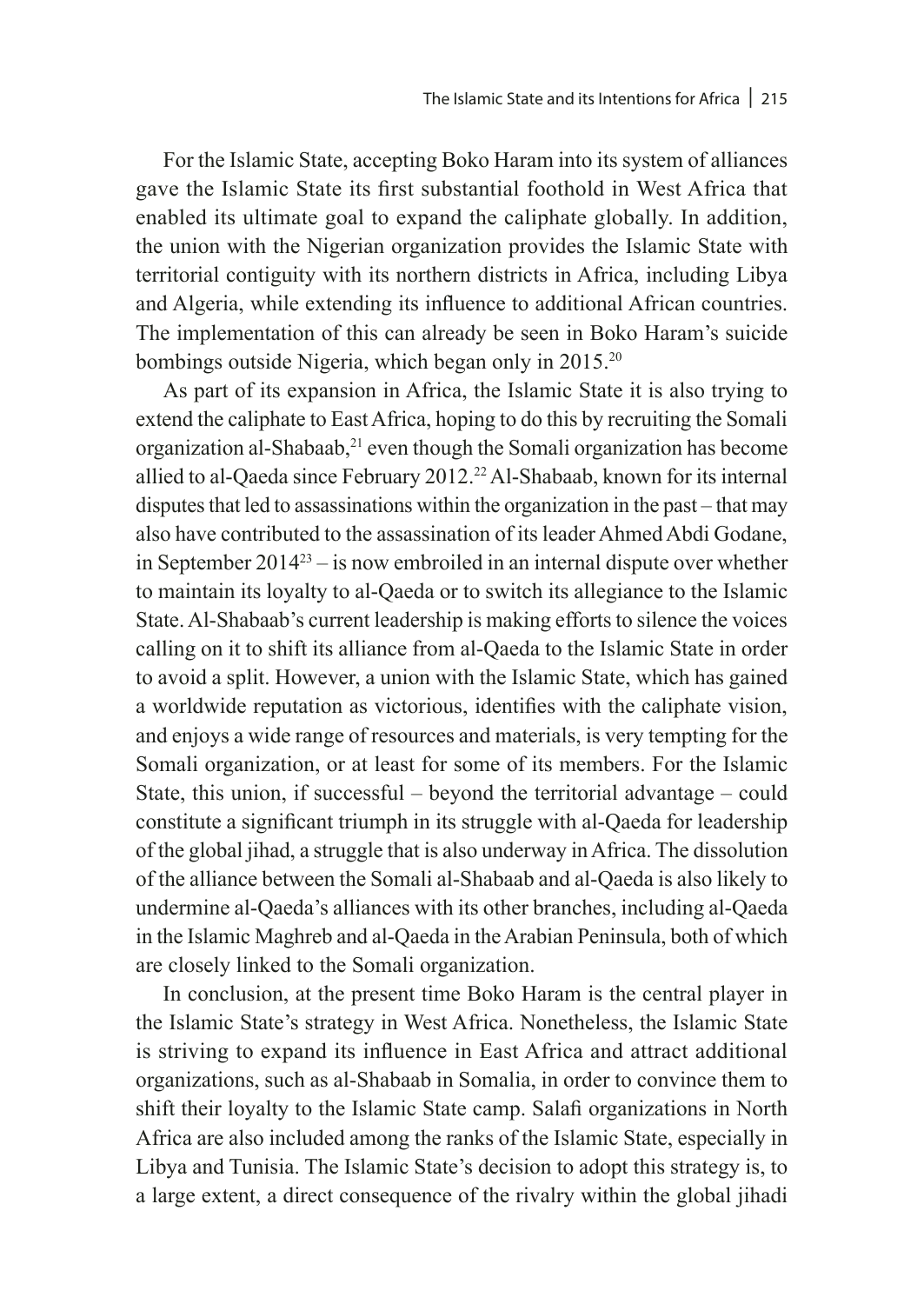camp, and is designed to unravel al-Qaeda's system of alliances, in order to establish and consolidate the Islamic State's leading role.

Despite what appears to be the Islamic State's momentum of success in parts of Africa, Boko Haram, its main representative in West Africa, also suffers from internal rivalries and unstable leadership, and faces a united and well integrated regional offensive. Therefore, there is no certainty of its success and achieving absolute loyalty to the Islamic State. In addition, al-Qaeda, the Islamic State's sworn enemy, has not given up on the struggle with the Islamic State over the leadership of the jihadi camp in Africa. This competition leaves an opening for countermeasures by the regional coalition, in cooperation with the international Western coalition, aimed at driving a wedge between the two organizations, increasing the friction between them, and weakening them in order to defeat them. At the same time, the African continent will almost certainly continue to be a key region for terrorism by both the Islamic State and al-Qaeda in the coming years, and the campaign against them is not expected to be easy or quick.

## **Notes**

We wish to thank Einav Yogev, a research associate in the Terror and Low Intensity Conflict Research Program at INSS, for her help in preparing this article.

- 1 David Doukhan, "Who Are You, Boko Haram?" International Institute for Counter-Terrorism (ICT) website, December 12, 2012, http://www.ict.org.il/Article/991/ Who-Are-You-Boko-Haram.
- 2 "Profile: Boko Haram," *al-Jazeera English*, December 31, 2010, http://www. aljazeera.com/news/africa/2010/12/2010123115425609851.html.
- 3 Eli Lake, "Boko Haram's Bin Laden Connection," *Daily Beast*, May 11, 2014, http:// www.thedailybeast.com/articles/2014/05/11/boko-haram-s-bin-laden-connection. html.
- 4 Ely Karmon, "Boko Haram's International Reach," *Perspectives on Terrorism* 8, no. 1 (2014), http://www.terrorismanalysts.com/pt/index.php/pot/article/view/326/ html.
- 5 Sudarsan Raghavan, "Nigerian Islamist Militants Return from Mali with Weapons, Skills," *Washington Post*, May 31, 2013, https://www.washingtonpost.com/world/ africa/nigerian-islamist-militants-return-from-mali-with-weapons-skills/2013/05/31/ d377579e-c628-11e2-9cd9-3b9a22a4000a\_story.html.
- 6 Virginia Comolli, "The Regional Problem of Boko Haram," *Survival: Global Politics and Strategy* 4, no. 57 (2015): 109-17.
- 7 "Boko Haram: Growing Threat to the U.S.," *Homeland,* U.S. House of Representatives – Committee on Homeland Security, September 13, 2013.
- 8 Ibid.